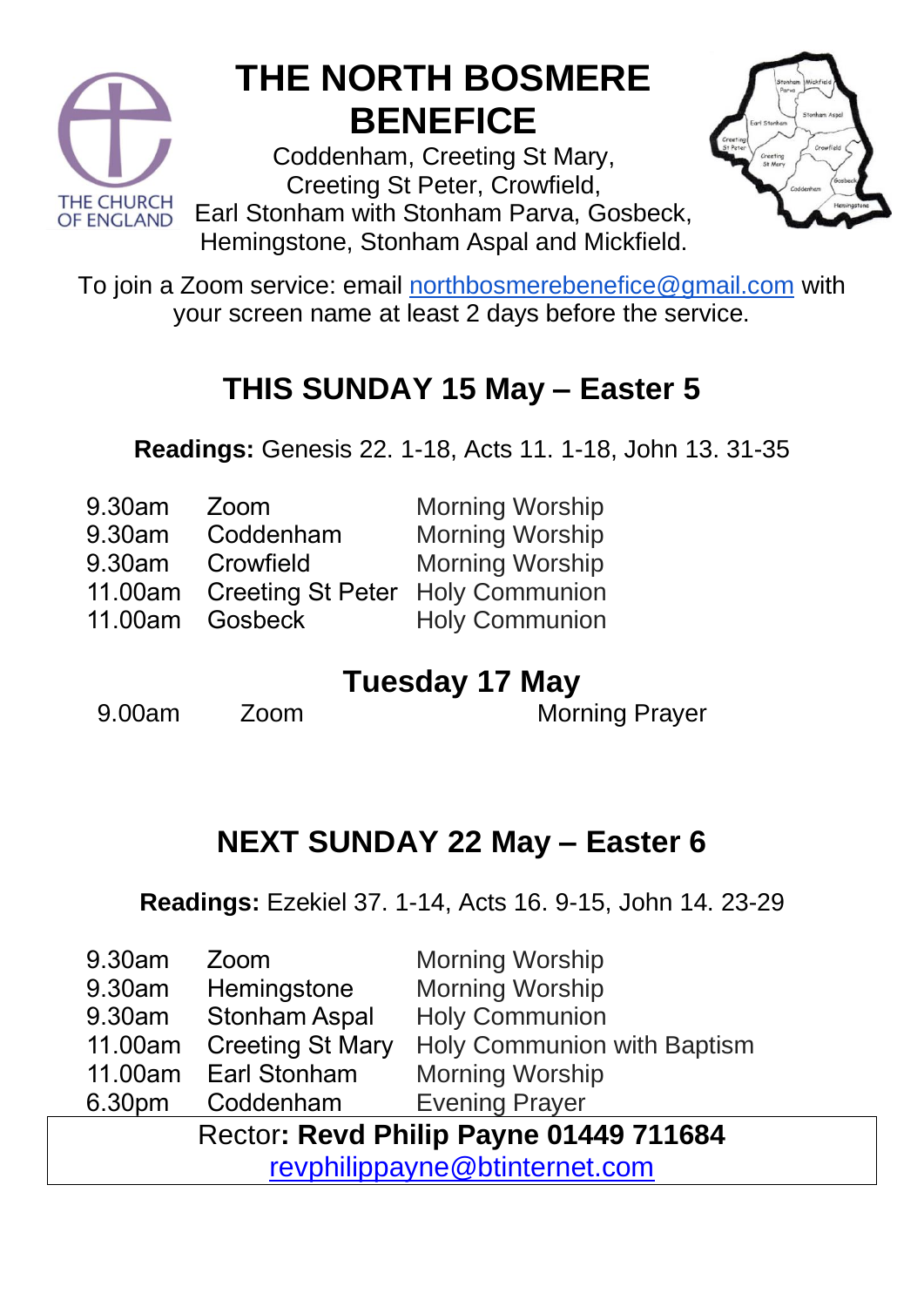# **READINGS 15 May - Easter 5**

#### **Genesis 22:1-18**

**22** After these things God tested Abraham. He said to him, 'Abraham!' And he said, 'Here I am.' **<sup>2</sup>** He said, 'Take your son, your only son Isaac, whom you love, and go to the land of Moriah, and offer him there as a burnt-offering on one of the mountains that I shall show you.' **<sup>3</sup>** So Abraham rose early in the morning, saddled his donkey, and took two of his young men with him, and his son Isaac; he cut the wood for the burntoffering, and set out and went to the place in the distance that God had shown him. **<sup>4</sup>** On the third day Abraham looked up and saw the place far away. **<sup>5</sup>** Then Abraham said to his young men, 'Stay here with the donkey; the boy and I will go over there; we will worship, and then we will come back to you.' **<sup>6</sup>** Abraham took the wood of the burnt-offering and laid it on his son Isaac, and he himself carried the fire and the knife. So the two of them walked on together. **<sup>7</sup>** Isaac said to his father Abraham, 'Father!' And he said, 'Here I am, my son.' He said, 'The fire and the wood are here, but where is the lamb for a burnt-offering?' **<sup>8</sup>** Abraham said, 'God himself will provide the lamb for a burnt-offering, my son.' So the two of them walked on together.

**<sup>9</sup>** When they came to the place that God had shown him, Abraham built an altar there and laid the wood in order. He bound his son Isaac, and laid him on the altar, on top of the wood. **<sup>10</sup>** Then Abraham reached out his hand and took the knife to kill his son. **<sup>11</sup>** But the angel of the LORD called to him from heaven, and said, 'Abraham, Abraham!' And he said, 'Here I am.' **<sup>12</sup>** He said, 'Do not lay your hand on the boy or do anything to him; for now I know that you fear God, since you have not withheld your son, your only son, from me.' **<sup>13</sup>** And Abraham looked up and saw a ram, caught in a thicket by its horns. Abraham went and took the ram and offered it up as a burnt-offering instead of his son. **<sup>14</sup>** So Abraham called that place 'The LORD will provide'; as it is said to this day, 'On the mount of the LORD it shall be provided.'

**<sup>15</sup>** The angel of the LORD called to Abraham a second time from heaven, **<sup>16</sup>** and said, 'By myself I have sworn, says the LORD: Because you have done this, and have not withheld your son, your only son, **<sup>17</sup>** I will indeed bless you, and I will make your offspring as numerous as the stars of heaven and as the sand that is on the seashore. And your offspring shall possess the gate of their enemies, **<sup>18</sup>** and by your offspring shall all the nations of the earth gain blessing for themselves, because you have obeyed my voice.'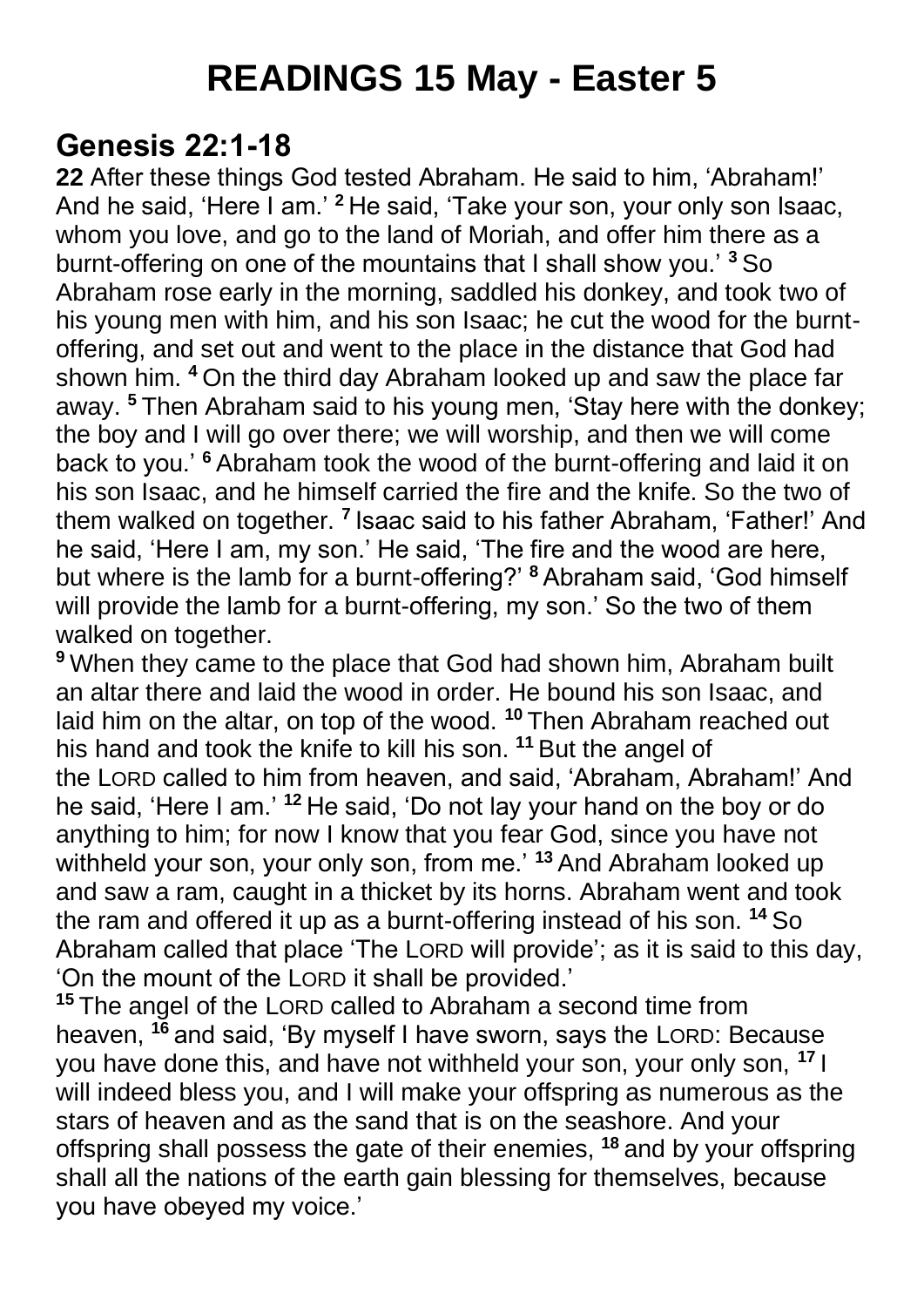#### **Acts 11:1-18**

**11** Now the apostles and the believers who were in Judea heard that the Gentiles had also accepted the word of God. **<sup>2</sup>** So when Peter went up to Jerusalem, the circumcised believers criticized him, **<sup>3</sup>** saying, 'Why did you go to uncircumcised men and eat with them?' **<sup>4</sup>** Then Peter began to explain it to them, step by step, saying, **<sup>5</sup>** 'I was in the city of Joppa praying, and in a trance I saw a vision. There was something like a large sheet coming down from heaven, being lowered by its four corners; and it came close to me. **<sup>6</sup>** As I looked at it closely I saw four-footed animals, beasts of prey, reptiles, and birds of the air. **<sup>7</sup>** I also heard a voice saying to me, "Get up, Peter; kill and eat." **<sup>8</sup>** But I replied, "By no means, Lord; for nothing profane or unclean has ever entered my mouth." **<sup>9</sup>** But a second time the voice answered from heaven, "What God has made clean, you must not call profane." **<sup>10</sup>** This happened three times; then everything was pulled up again to heaven. **<sup>11</sup>** At that very moment three men, sent to me from Caesarea, arrived at the house where we were. **<sup>12</sup>** The Spirit told me to go with them and not to make a distinction between them and us. These six brothers also accompanied me, and we entered the man's house. **<sup>13</sup>** He told us how he had seen the angel standing in his house and saying, "Send to Joppa and bring Simon, who is called Peter; **<sup>14</sup>** he will give you a message by which you and your entire household will be saved." **<sup>15</sup>** And as I began to speak, the Holy Spirit fell upon them just as it had upon us at the beginning. **<sup>16</sup>** And I remembered the word of the Lord, how he had said, "John baptized with water, but you will be baptized with the Holy Spirit." **<sup>17</sup>** If then God gave them the same gift that he gave us when we believed in the Lord Jesus Christ, who was I that I could hinder God?' **<sup>18</sup>** When they heard this, they were silenced. And they praised God, saying, 'Then God has given even to the Gentiles the repentance that leads to life.'

#### **John 13:31-35**

**<sup>31</sup>** When he had gone out, Jesus said, 'Now the Son of Man has been glorified, and God has been glorified in him. **<sup>32</sup>** If God has been glorified in him, God will also glorify him in himself and will glorify him at once. **<sup>33</sup>** Little children, I am with you only a little longer. You will look for me; and as I said to the Jews so now I say to you, "Where I am going, you cannot come." **<sup>34</sup>** I give you a new commandment, that you love one another. Just as I have loved you, you also should love one another. **<sup>35</sup>** By this everyone will know that you are my disciples, if you have love for one another.'